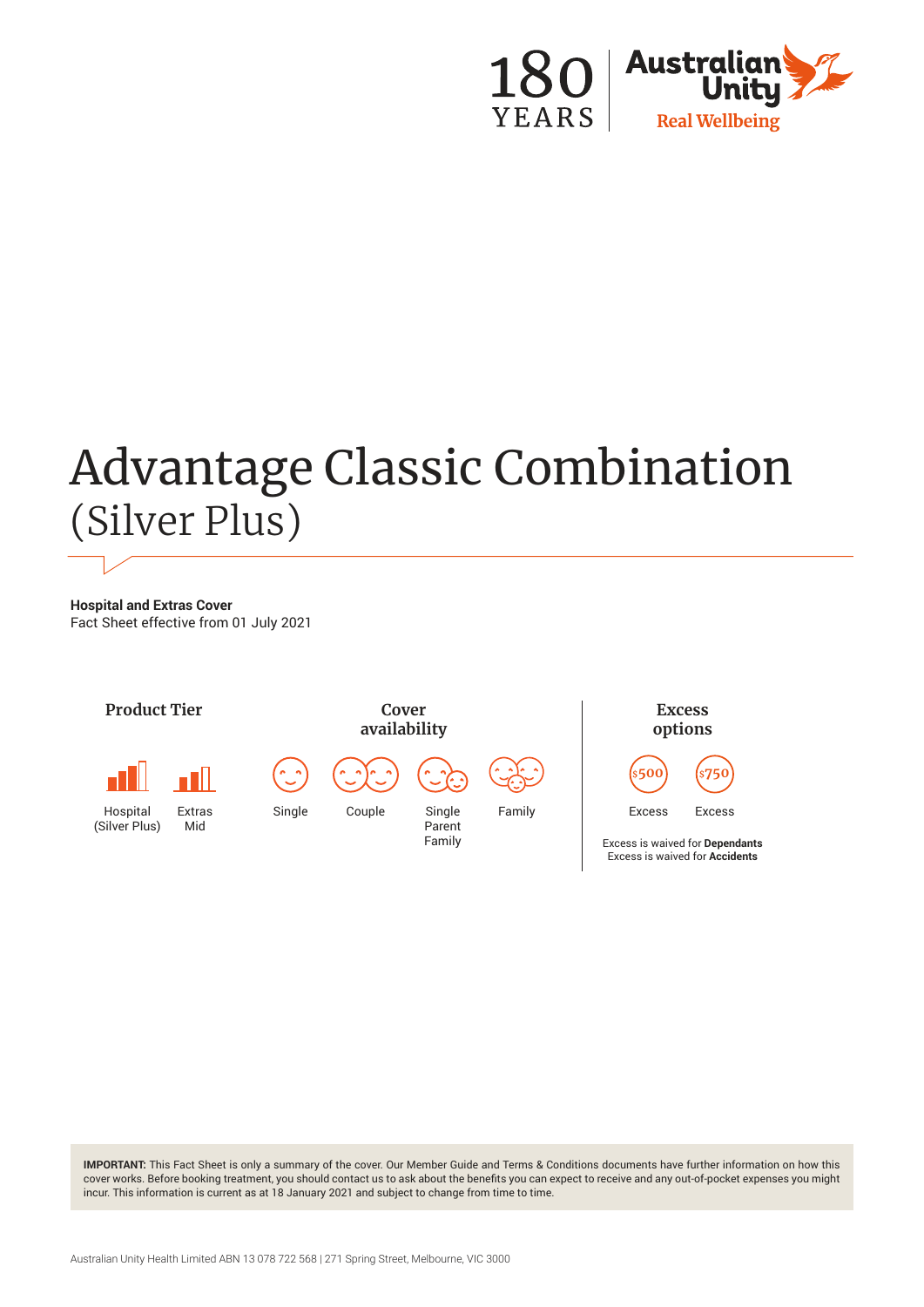## Advantage Classic Combination (Silver Plus) 18





The table(s) below must be read together with the "Important Information" section, which provides further detail on your benefits, out-of-pockets and waiting periods. In addition you should read the table(s) in conjunction with the Clinical Categories Explained document to understand what treatments are included under each Clinical Category. This document can be found online at [australianunity.com.au/clinical-categories-explained](http://australianunity.com.au/clinical-categories-explained)

| Clinical Category                                                               | Agreement<br><b>Private Hospital</b> | Public Hospital,<br>shared room |
|---------------------------------------------------------------------------------|--------------------------------------|---------------------------------|
| Covered                                                                         |                                      |                                 |
| <b>Back, Neck and Spine</b>                                                     | <b>◆</b> Covered                     | $\vee$ Covered                  |
| <b>Blood</b>                                                                    | <b>√</b> Covered                     | $\vee$ Covered                  |
| <b>Bone, Joint and Muscle</b>                                                   | <b>√</b> Covered                     | $\vee$ Covered                  |
| <b>Brain and Nervous System</b>                                                 | $\vee$ Covered                       | $\vee$ Covered                  |
| <b>Breast Surgery (Medically</b><br>Necessary)                                  | <b>◆</b> Covered                     | $\vee$ Covered                  |
| <b>Chemotherapy, Radiotherapy and</b><br><b>Immunotherapy for Cancer</b>        | <b>◆</b> Covered                     | $\vee$ Covered                  |
| <b>Dental Surgery</b>                                                           | <b>◆</b> Covered                     | ✔ Covered                       |
| <b>Diabetes Management (Excluding</b><br><b>Insulin Pumps)</b>                  | <b>◆</b> Covered                     | $\vee$ Covered                  |
| <b>Digestive System</b>                                                         | <b>◆</b> Covered                     | $\vee$ Covered                  |
| <b>Ear. Nose and Throat</b>                                                     | <b>◆</b> Covered                     | $\vee$ Covered                  |
| Eye (Not Cataracts)                                                             | $\vee$ Covered                       | $\vee$ Covered                  |
| <b>Gastrointestinal Endoscopy</b>                                               | <b>◆</b> Covered                     | $\vee$ Covered                  |
| Gynaecology                                                                     | <b>◆</b> Covered                     | $\vee$ Covered                  |
| <b>Heart and Vascular System</b>                                                | <b>◆</b> Covered                     | $\vee$ Covered                  |
| <b>Hernia and Appendix</b>                                                      | <b>◆</b> Covered                     | $\vee$ Covered                  |
| <b>Implantation of Hearing Devices</b>                                          | <b>√</b> Covered                     | $\vee$ Covered                  |
| <b>Insulin Pumps</b>                                                            | <b>◆</b> Covered                     | $\vee$ Covered                  |
| <b>Joint Reconstructions</b>                                                    | <b>◆</b> Covered                     | $\vee$ Covered                  |
| <b>Kidney and Bladder</b>                                                       | <b>◆</b> Covered                     | $\vee$ Covered                  |
| <b>Lung and Chest</b>                                                           | <b>◆</b> Covered                     | $\vee$ Covered                  |
| <b>Male Reproductive System</b>                                                 | <b>◆</b> Covered                     | $\vee$ Covered                  |
| <b>Miscarriage and Termination of</b><br>Pregnancy                              | <b>◆</b> Covered                     | $\vee$ Covered                  |
| <b>Pain Management</b>                                                          | <b>◆</b> Covered                     | $\vee$ Covered                  |
| <b>Palliative Care</b>                                                          | $\vee$ Covered                       | $\vee$ Covered                  |
| <b>Plastic and Reconstructive</b><br><b>Surgery (Medically Necessary)</b>       | <b>◆</b> Covered                     | $\vee$ Covered                  |
| <b>Podiatric Surgery (Provided by a</b><br><b>Registered Podiatric Surgeon)</b> | <b>◆</b> Covered                     | $\vee$ Covered                  |
| <b>Rehabilitation</b>                                                           | $\blacktriangleright$ Covered        | $\blacktriangleright$ Covered   |
| <b>Skin</b>                                                                     | <b>√</b> Covered                     | $\vee$ Covered                  |
| <b>Sleep Studies</b>                                                            | $\vee$ Covered                       | $\vee$ Covered                  |
| <b>Tonsils, Adenoids and Grommets</b>                                           | <b>√</b> Covered                     | <b>◆ Covered</b>                |
| <b>Restricted</b>                                                               |                                      |                                 |
| <b>Hospital Psychiatric Services</b>                                            | <b>O</b> Restricted                  | <b>√</b> Covered                |
| <b>Not Covered</b>                                                              |                                      |                                 |
| <b>Assisted Reproductive Services</b>                                           | <b>X</b> Not Covered                 | X Not Covered                   |
| <b>Cataracts</b>                                                                | <b>X</b> Not Covered                 | <b>X</b> Not Covered            |
| <b>Dialysis For Chronic Kidney</b><br><b>Failure</b>                            | <b>X</b> Not Covered                 | <b>X</b> Not Covered            |
| <b>Joint Replacements</b>                                                       | <b>X</b> Not Covered                 | <b>X</b> Not Covered            |
| <b>Pain Management with Device</b>                                              | <b>X</b> Not Covered                 | <b>X</b> Not Covered            |
| <b>Pregnancy and Birth</b>                                                      | <b>X</b> Not Covered                 | <b>X</b> Not Covered            |
| <b>Weight Loss Surgery</b>                                                      | <b>X</b> Not Covered                 | <b>X</b> Not Covered            |

| <b>Further Benefits Provided by Australian Unity</b>        |                                                                                                                                                                                                                                                                                                                                                                                                                        |  |
|-------------------------------------------------------------|------------------------------------------------------------------------------------------------------------------------------------------------------------------------------------------------------------------------------------------------------------------------------------------------------------------------------------------------------------------------------------------------------------------------|--|
| <b>Service</b>                                              | <b>Additional Information</b>                                                                                                                                                                                                                                                                                                                                                                                          |  |
| <b>Accident Cover</b>                                       | If you need hospital treatment for an injury<br>sustained during an Accident that occurred after<br>joining this cover, and the hospital treatment<br>is within a Clinical Category that is listed as<br>Restricted or Not Covered, that hospital treatment<br>will be treated as Covered.                                                                                                                             |  |
| <b>Emergency Ambulance</b>                                  | Ambulance transportation to hospital. You are<br>covered for emergency ambulance transportation<br>to hospital provided that the transport is<br>coded and invoiced as emergency transport<br>by a recognised State Ambulance authority.<br>Some State schemes already cover ambulance<br>services<br>Also includes two ambulance attendances per<br>person per calendar year, where you are not taken<br>to hospital. |  |
| <b>Hospital Care at Home</b><br>& Rehabilitation at<br>Home | Receive short-term support from our approved<br>service provider in the comfort of your own home<br>to avoid or reduce a hospital stay following a<br>hospital admission, when referred by a medical<br>practitioner. Subject to prior application and<br>approval. Waiting periods may apply, depending<br>on the treatment.                                                                                          |  |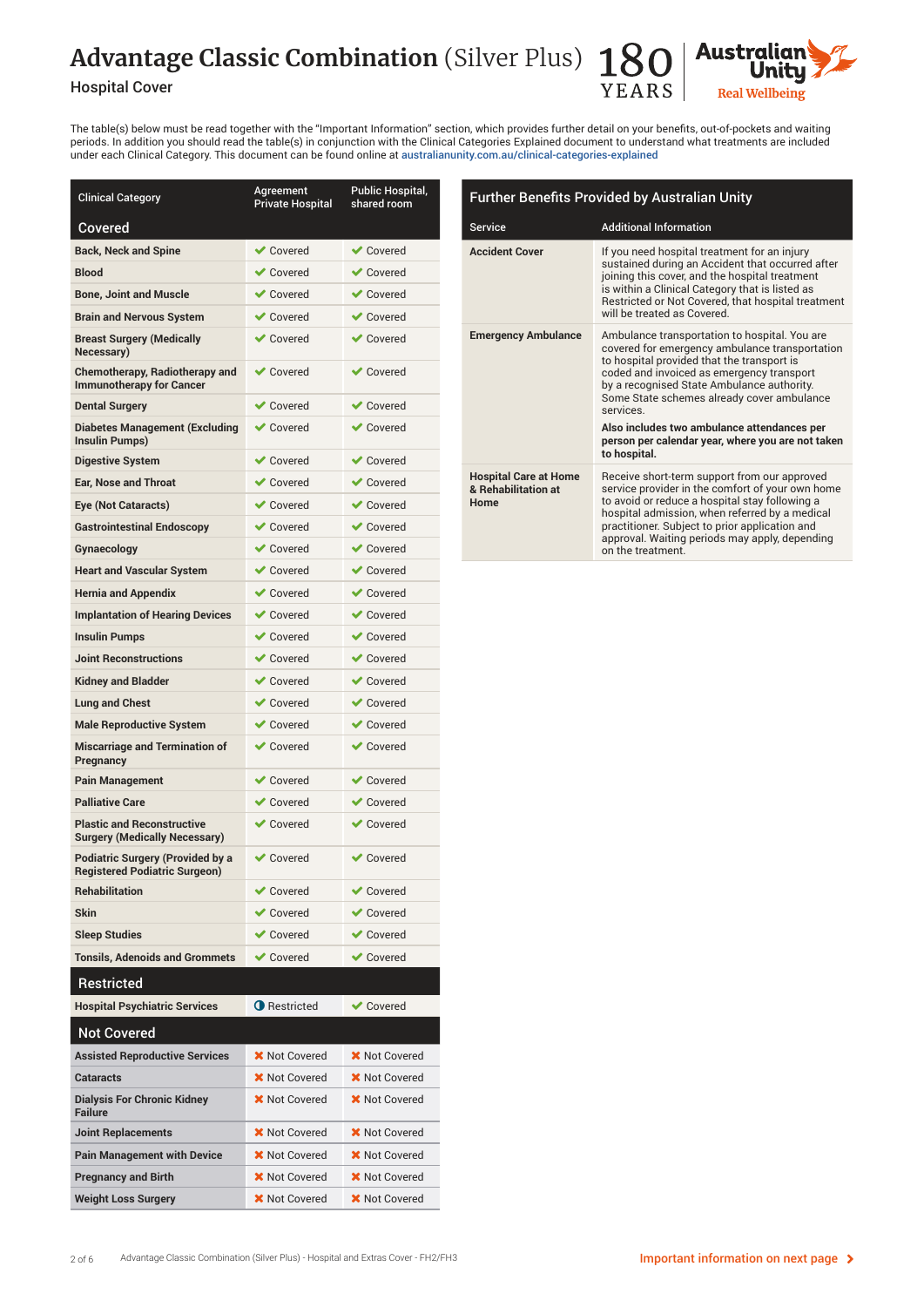## **Advantage Classic Combination** (Silver Plus)

#### Extras Cover

| Dental                                                                                   | What you'll get back                                                                                                                                                          | Yearly limit (January - December)       | <b>Waiting Period and Additional Information</b>                                                                                                                                                                           |
|------------------------------------------------------------------------------------------|-------------------------------------------------------------------------------------------------------------------------------------------------------------------------------|-----------------------------------------|----------------------------------------------------------------------------------------------------------------------------------------------------------------------------------------------------------------------------|
| <b>Preventative Dental, including</b><br><b>No Gap Dental Network</b>                    | Set amounts per item<br>or 100% of the cost for selected<br>services at our No Gap Dental<br>Network. Benefits claimed as<br>No Gap do not count towards<br>the yearly limit. | Combined maximum of<br>\$650 per person | No waiting period<br>No Gap Dental covers selected services such<br>as scale and clean, fluoride treatment and<br>mouthquards. Please note: No Gap Dental<br>providers are not available in all states and<br>territories. |
| <b>General Dental</b>                                                                    | Set amounts per item                                                                                                                                                          |                                         | No waiting period applies for selected<br>diagnostic services<br>2 month waiting period for other services.<br>General dental services includes most fillings<br>and simple tooth extractions.                             |
| <b>Root Canal, Gum Disease</b><br><b>Treatments &amp; Surgical</b><br><b>Extractions</b> | Set amounts per item                                                                                                                                                          |                                         | 12 month waiting period                                                                                                                                                                                                    |
| <b>Crowns, Bridges &amp; Dentures</b>                                                    | Set amounts per item                                                                                                                                                          |                                         | 12 month waiting period<br>A full denture replacement is limited to once<br>every three years                                                                                                                              |

| <b>Optical</b> | What you'll get back            | Yearly limit (January - December) | <b>Waiting Period and Additional Information</b>                                                                                               |
|----------------|---------------------------------|-----------------------------------|------------------------------------------------------------------------------------------------------------------------------------------------|
| Optical        | Up to 100% of the cost per item | \$200 per person                  | 6 month waiting period                                                                                                                         |
|                |                                 |                                   | For prescription glasses, contact lenses or<br>repairs supplied by an optometrist in private<br>practice. Excludes non-prescription sunglasses |

| <b>Physical Therapies</b>            | What you'll get back                                   | Yearly limit (January - December)                                                        | <b>Waiting Period and Additional Information</b>                            |
|--------------------------------------|--------------------------------------------------------|------------------------------------------------------------------------------------------|-----------------------------------------------------------------------------|
| Physiotherapy                        | \$50 per consultation                                  | Combined maximum of<br>\$350 per person                                                  | 2 month waiting period<br>Includes sports physiotherapy and<br>hydrotherapy |
| <b>Exercise Physiology</b>           |                                                        |                                                                                          | 2 month waiting period<br>Includes hydrotherapy                             |
| <b>Chiropractic &amp; Osteopathy</b> | \$35 per consultation<br>\$35 for a chiropractic x-ray | Combined maximum of<br>\$200 per person<br>Limit of one chiropractic x-ray per<br>person | 2 month waiting period                                                      |
| Acupuncture                          | \$35 per consultation                                  |                                                                                          | 2 month waiting period                                                      |
| <b>Remedial Massage</b>              | \$35 per consultation                                  |                                                                                          | 2 month waiting period                                                      |
| <b>Myotherapy</b>                    | \$35 per consultation                                  |                                                                                          | 2 month waiting period                                                      |
| <b>Chinese Medicine</b>              | \$35 per consultation                                  |                                                                                          | 2 month waiting period                                                      |

| <b>Medicines</b>           | What you'll get back   | Yearly limit (January - December) | Waiting Period and Additional Information                                                                                                                 |
|----------------------------|------------------------|-----------------------------------|-----------------------------------------------------------------------------------------------------------------------------------------------------------|
| <b>Travel Vaccinations</b> | Up to 100% of the cost | \$100 per person                  | No waiting period<br>For approved travel vaccines, supplied and<br>administered in Australia prior to departure<br>and for the purpose of overseas travel |

#### **Consultations and Telehealth Appointments**

References to 'consultations' in the table above are to in-person consultations. The following treatments are also eligible for benefits where the consultation can be appropriately delivered as a telehealth appointment: Exercise Physiology and Physiotherapy. Benefits are only payable for one consultation with a provider on the same day, for the same member.

and contact lenses, and optical consultations.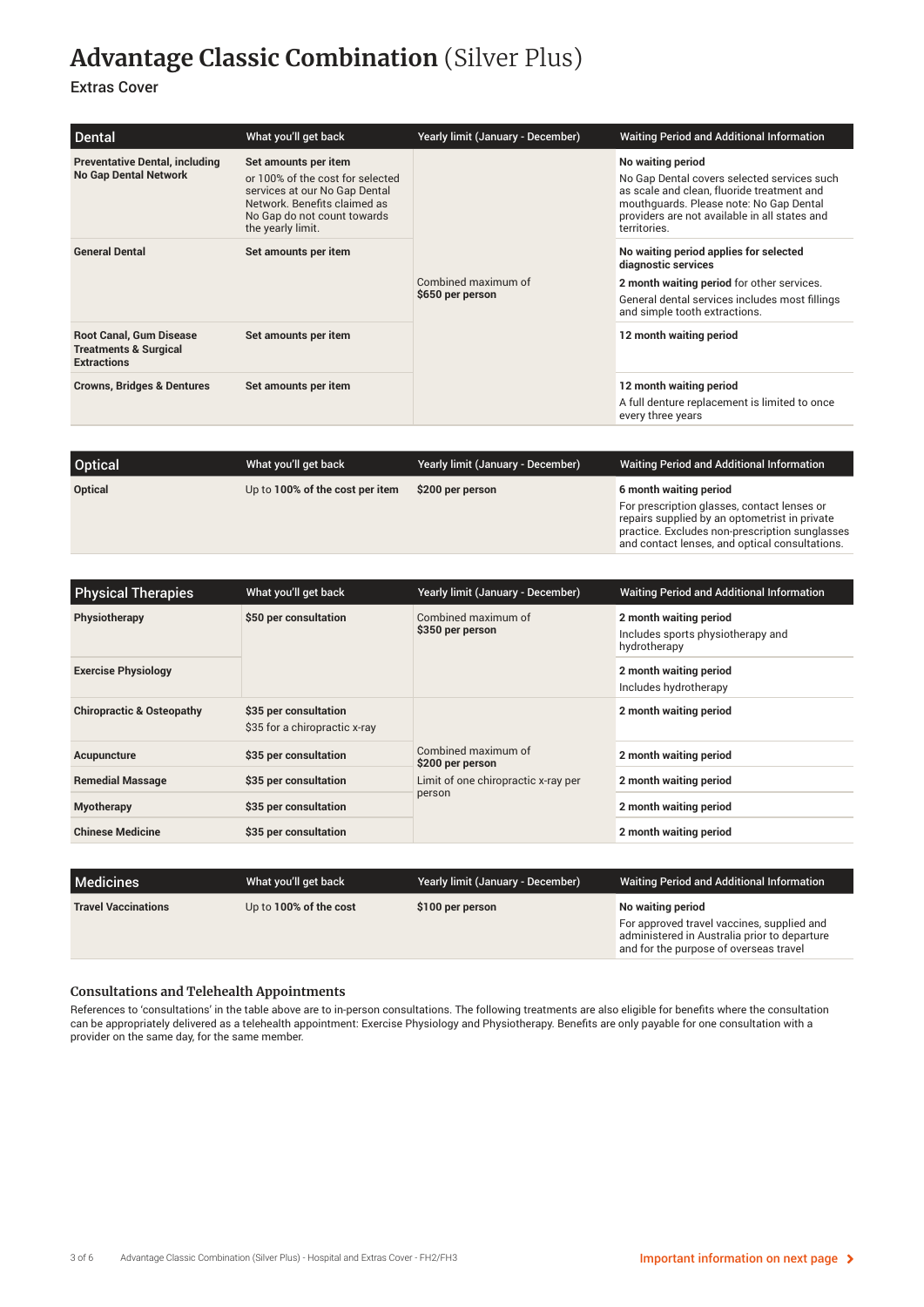## **Additional Benefits of the Cover**

#### **Preventative Health Services**

Australian Unity is committed to our members' wellbeing. Some health conditions may be prevented or reduced via simple lifestyle changes like a good diet and increased physical activity. Preventative Health Services can offer practical support to help bring about positive change in members' lives. The following Preventative Health Services are offered under your cover: **Doctor Health Checks, Cervical Cancer Vaccinations, Quit Smoking, Weight Loss, Lift for Life, Step into Life, Diabetes Australia Membership, Mammogram Screening, Bone Density Scan** and **Personal Health Coaching**. To check your eligibility, which providers, programs, applicable service limits and waiting periods that may apply, please contact Australian Unity. More information can be found at australianunity.com.au/wellnessbenefits

#### **Health Support Programs**

The diagnosis of a chronic condition or illness can leave you feeling vulnerable and overwhelmed. Australian Unity at home Health Support programs are there to increase your knowledge, skills and confidence – and ultimately, help improve or sustain your health and wellbeing. Work with a team of highly qualified and experienced health consultants to develop a personalised plan that complements the care you are already receiving. We have a range of programs available, including support for Diabetes, Heart-related conditions and mental health care. This includes the **MindStep® Mental Health Program**. To check programs available and your enrolment eligibility and any waiting periods that may apply, please contact Australian Unity. More information can be found at australianunity.com.au/wellnessbenefits

### **Important Information**

#### **Covered treatments means your hospital cover will pay benefits towards:**

#### **Except for the Clinical Category Podiatric Surgery (Provided by a Registered Podiatric Surgeon):**

- Accommodation in an agreement Private Hospital room/ward for overnight or same day admission
- Accommodation in a Public Hospital, shared room/ward for overnight or same day admission up to the minimum (default) rate as set by the Australian Government
- Operating theatre and intensive/coronary care fees
- Medication in hospital approved by the Pharmaceutical Benefits Scheme (PBS) (excluding medication you take home)
- Allied health services directly related to your admission provided by the hospital (e.g. physiotherapy) while admitted
- Dressings and other consumables while admitted. Excludes robotic surgery consumables unless otherwise covered for your treatment by the agreement between Australian Unity and the hospital. Please contact your hospital about any out-of-pocket costs.
- Attending doctor/surgeon fees raised while admitted
- Most diagnostic tests during your admission e.g. pathology and radiology The cost of a prosthesis as listed in the prostheses list set out in the
- Private Health Insurance (Prostheses) Rules, as in force from time to time
- Private room in an agreement Private Hospital where available

#### **For the Clinical Category Podiatric Surgery (Provided by a Registered Podiatric Surgeon):**

- Accommodation in an agreement Private Hospital room/ward for overnight or same day admission
- Accommodation in a Public Hospital, shared room/ward for overnight or same day admission up to the minimum (default) rate as set by the Australian Government
- The cost of a prosthesis as listed in the prostheses list set out in the Private Health Insurance (Prostheses) Rules, as in force from time to time
- Private room in an agreement Private Hospital where available

#### **Out-of-pocket costs - Hospital**

If you are admitted to hospital (including for Covered treatments) you may have out-of-pocket costs, some of which have been detailed below.

If you want more specific information about what you can expect these costs to be, we recommend you obtain a quote from your doctors/hospital before undergoing treatment. Then contact us for details of benefits before proceeding with your treatment.

Additionally, benefits are not payable for claims where you have the right to claim compensation, damages or benefits from another source (e.g. TAC or WorkCover), now or at a later date.

#### **Waiting Periods**

You cannot receive benefits for any items or services you may have received while you are serving a relevant waiting period. However, if you've already served your waiting periods on an equivalent or higher level of cover with any registered Australian health fund and join within 30 days of leaving that fund, you will not have to re-serve your waiting periods. Otherwise, waiting periods will apply from the date you re-join. If you've upgraded your cover, your waiting periods for the higher benefits will start on the date you upgrade, but you can still claim an equivalent benefit to your previous level of cover during that period.

- Advantage Classic Combination (Silver Plus) waiting periods are:
- 2 months: Psychiatric, Rehabilitation and Palliative Care
- 12 months: all pre-existing conditions except Psychiatric, Rehabilitation and Palliative Care
- No waiting period for Emergency Ambulance, or hospital treatment required for an injury sustained during an Accident that occurs after joining this cover
- 2 months: all other treatments included on your cover

Some waiting periods for the Extras services on your cover are listed in the Extras table. These are not an exhaustive list. Please refer to your Online Member Services or contact us for more information as waiting periods for other services may apply.

#### **Pre-existing conditions**

A pre-existing condition is an ailment, illness or condition that in the opinion of a medical practitioner appointed by Australian Unity (not your own doctor), the signs or symptoms of that ailment, illness or condition existed at any time in the period of six months ending on the day on which you joined Australian Unity or upgraded your cover, irrespective of whether you were aware of it. If you make a hospital claim in the first 12 months of your joining or upgrading your cover, we will ask you to get your consulting doctors or other practitioner (e.g. your dentist, GP or specialist) to complete a medical report. You should ask us to carry out this assessment before going into hospital.

#### **Accidents**

Accident means an unplanned and unforeseen event, occurring by chance, and leading to bodily injuries caused solely and directly by an external force or object requiring treatment from a Medical Practitioner (defined here as a medical doctor who is not the member or a relative of the Member) within 7 days of the event, but excludes injuries arising out of: surgical procedures; unforeseen illness; pregnancy; drug use; and aggravation of an underlying condition or injury.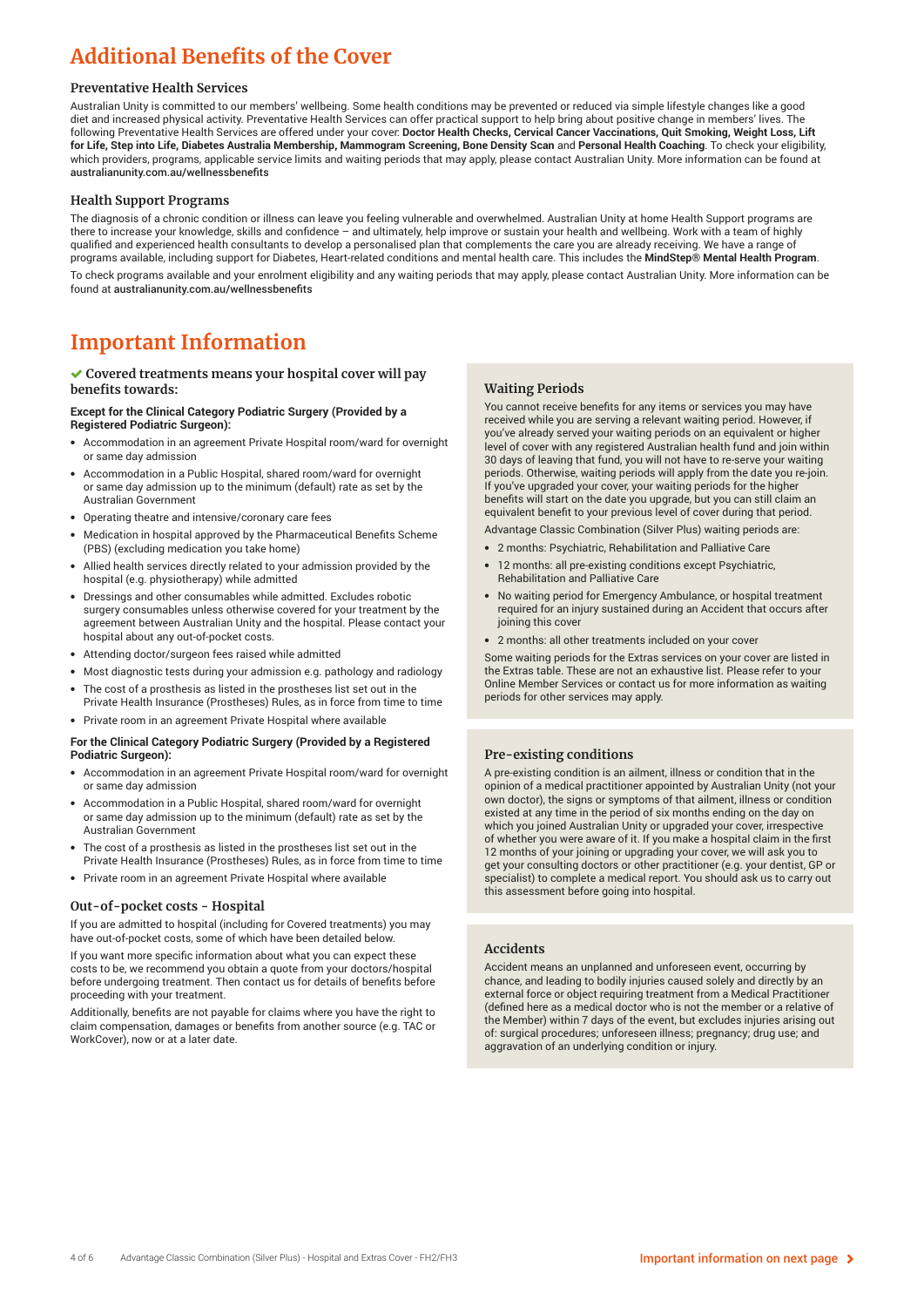## **Important Information continued**

#### **Excess**

In exchange for a lower premium, an excess is a set amount of money you agree to pay towards the hospital accommodation costs if you or a family member is admitted to hospital.

With Advantage Classic Combination (Silver Plus) you have a choice of excess:

- Advantage Classic Combination \$500 excess (Silver Plus)
- Advantage Classic Combination \$750 excess (Silver Plus)

Singles will only pay one excess for the first hospital admission each calendar year. Couples and families will only pay one excess for the first hospital admission per adult each calendar year. We will waive the excess for hospital admissions for an injury sustained during an Accident that occurred after joining this cover. Plus you won't pay an excess if your dependant is admitted to hospital.

#### **Hospital Accommodation**

#### General

Hospital covers do not pay any benefits towards the cost of non-admitted hospital visits, attendance at a doctor's room or administration fees when you attend an Emergency Department. You will be out-of-pocket for all of these costs.

Non Agreement Private Hospital / Private room of a Public Hospital If you are admitted to a non agreement hospital or to a private room of a

public hospital, then the amount we pay is a set rate and may not cover the full cost of your stay which means you may incur large out-of-pocket costs.

#### Shared room of a Public Hospital

If you are admitted as a private patient in a shared room of a public hospital, then the amount we pay is the minimum (default) benefit for the accommodation set by the Australian Government. If the hospital charges more than the minimum (default) benefit, you will incur out-of-pocket costs.

To find an agreement Private Hospital please visit: australianunity.com.au/agreementhospitals

#### **Medical Bills**

The Australian Government sets a schedule of fees for all medical treatments called the Medicare Benefits Schedule (MBS). When you're treated as a private patient in a public or private hospital, Medicare pays 75% of the MBS fee and Australian Unity pays the remaining 25%. If your doctor or specialist charges more than the MBS fee, then this will result in an out-of-pocket expense better known as 'the gap'.

#### **Gap Cover**

To help reduce or avoid 'the gap' payment of medical bills, we've set our own Gap Cover schedule of fees, which are generally higher than the Medicare Benefits Schedule (MBS).

If your doctor or specialist agrees to participate in Australian Unity's Gap Cover scheme, we can pay for some, if not all, of the gap.

If Gap Cover won't fully cover your participating doctor's fees, your doctor must tell you how much you'll have to pay in writing before treatment can begin. This is called Informed Financial Consent.

To find a Gap Cover doctor please visit: australianunity.com.au/gap-cover

#### **Planning a family**

Please contact us if you're planning a family to make sure this cover is appropriate for you and your family.

There's no happier time than starting or growing your family, and we want to ensure your new addition is covered straight away on your policy.

#### **Family, Single Parent Family or Couple memberships**

It is important that you notify us within 12 months of your baby's birth and add them to your policy effective from their date of birth, for waiting periods to be waived.

Please note that Couple memberships will also need to change to a Family membership and back pay any difference in premium (if applicable).

#### **Single memberships**

To avoid your baby serving waiting periods, it is important that within 30 days of the birth you:

- Upgrade to a Family or Single Parent Family cover;
- Add your baby to the policy

These changes will be made effective from the baby's date of birth and you will be required to back pay any difference in premium.

Please note, this cover does not pay benefits for the Clinical Category Pregnancy and Birth.

#### **Restricted Services**

Restricted services are hospital claims which are limited to a minimum (default) benefit. This is the minimum dollar amount set by the Australian Government for accommodation as a private patient in a shared room of a public hospital. A Restricted service does not pay any money towards the cost of intensive or coronary care, or theatre fees in a private hospital or private day centre. Therefore you may incur a large out-of-pocket expense. Contact us on 13 29 39 for more information.

#### **Changes to your cover**

We may at any time make changes to your cover. This may include adding or reducing the benefits or services available to you. We will ensure that we provide you with appropriate notice of these changes in accordance with the Private Health Insurance Act 2007, the Australian Consumer Law and the Private Health Insurance Code of Conduct.

#### **Recognised providers**

We only pay benefits when you see a recognised provider in a private practice. Please contact us to check if your provider is recognised by us.

#### **Surgical Implants (Prosthesis)**

If a treatment is Covered (or Restricted) under your hospital cover, you are also covered for any Australian government-approved surgical prosthesis on the government's Prostheses List. We will pay up to 100% of the minimum cost of the prosthesis, as required under legislation, so you shouldn't have any out-of-pocket expenses. However, if the prosthesis used is listed as a 'known gap' prosthesis, you'll have to pay any gap charged by the hospital, but the hospital or doctor needs to obtain your Informed Financial Consent first.